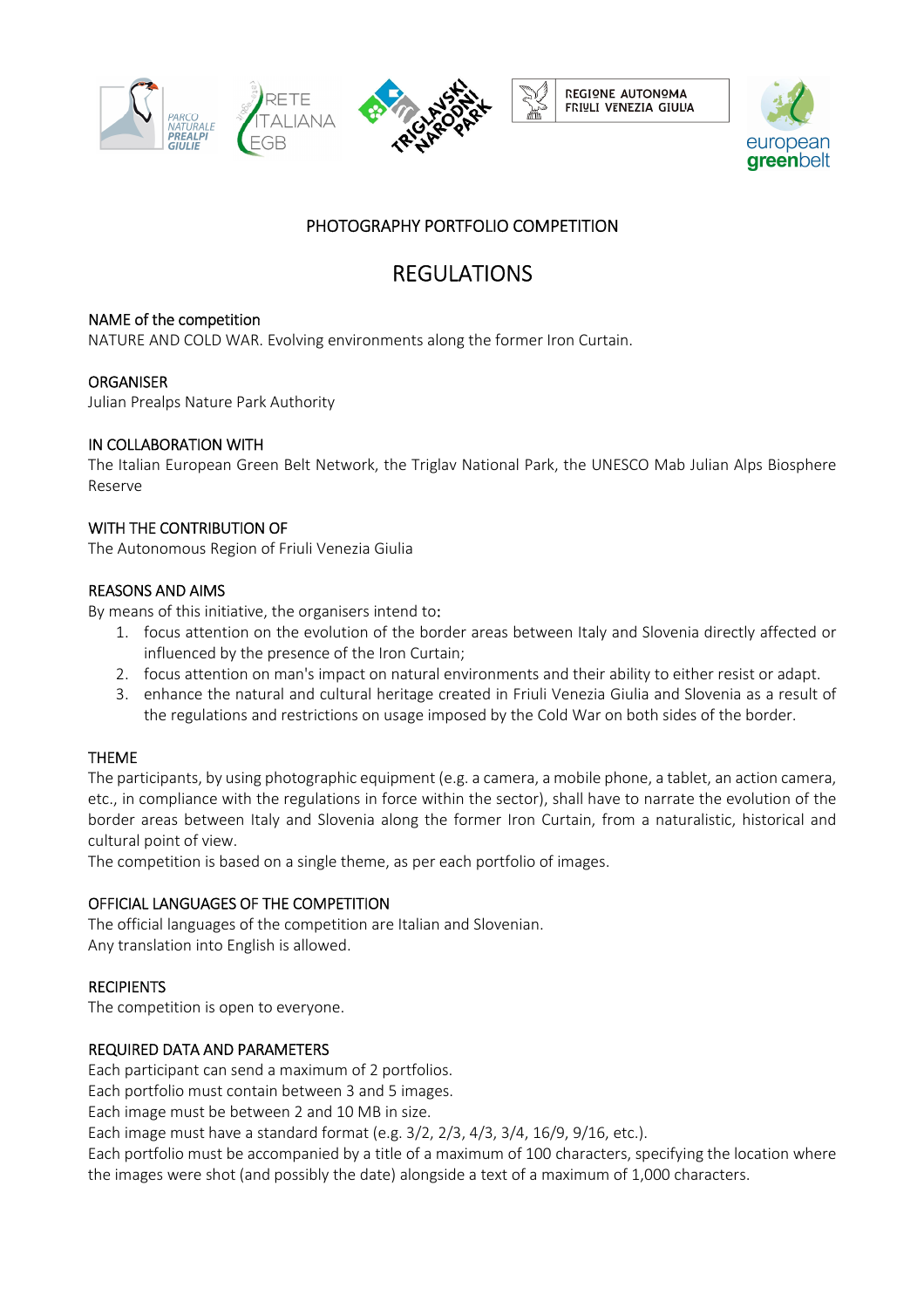







# SENDING DEADLINES & PROCEDURES

The photographic works must reach the organisers by email no later than Sunday 15<sup>th</sup> November 2020 at 11:59 p.m.

Photos can be sent by means of one of the following methods:

- via WeTransfer (www.wetransfer.com) to the following e-mail address: info@parcoprealpigiulie.it
- via E-Mail to the following e-mail address: info@parcoprealpigiulie.it

The method used depends on the size of the file(s) to be sent. We recommend using WeTransfer.

The subject line of the email must read "NATURE AND COLD WAR". The e-mail must include: the author' name and surname, the title of the photographs and the locations featured in the photos.

Upon receipt of the registration e-mail, a confirmation e-mail will be sent.

# GROUNDS FOR EXCLUSION FROM THE COMPETITION

Grounds for exclusion from the competition include:

- 1. Failure to possess the rights to the originals sent;
- 2. Failure to comply with the deadline for submission;
- 3. The sending of photographs that do not comply with the thematic requirements established by the regulations;
- 4. The sending of material that has already been published: competitions won, exhibition in events, books, etc.;
- 5. Lack of minimum resolution of the sent images;
- 6. Number of images lower or higher than expected;
- 7. Failure to respect the required data and parameters;
- 8. Failure to authorise the use of your personal data.

#### **JURY**

The photographs shall be submitted to the unquestionable judgement of a special Commission that shall assess them on the basis of aesthetic criteria and adherence to the theme.

The Commission shall be composed of experts on the competition themes, and specifically consisting of a representative from the Julian Pre-Alps Nature Park, one from the Triglav National Park and one from the Italian Green Belt Network Association.

The authors of the selected photos shall be promptly notified by e-mail.

# **EXHIBITIONS**

All works received by the organisers by the established date shall be examined and assessed by the commission in great detail.

The most deserving works selected by the commission, can be published online on the Julian Prealps Nature Park, the Italian European Green Belt Network, the Triglav National Park and the UNESCO Mab Julian Alps Biosphere Reserve websites.

The same works shall be printed and displayed in an exhibition set up in public venues within the Friuli Venezia Giulia Region or in the neighbouring Slovenia, which shall be announced in due course.

The images submitted shall remain at the organisers' disposal free of charge and may also be used in other exhibitions or initiatives unless they are subject to photo credit copyright.

# PRIZES

No cash prizes shall be awarded.

The authors of the three best works shall be awarded with vouchers or holiday gift cards to spend in facilities managed by or in agreement with the two Parks in the Julian Prealps and Triglav areas (dinner and overnight stay for two people, including breakfast). The authors of the works shall be rewarded with gadgets from both protected areas.